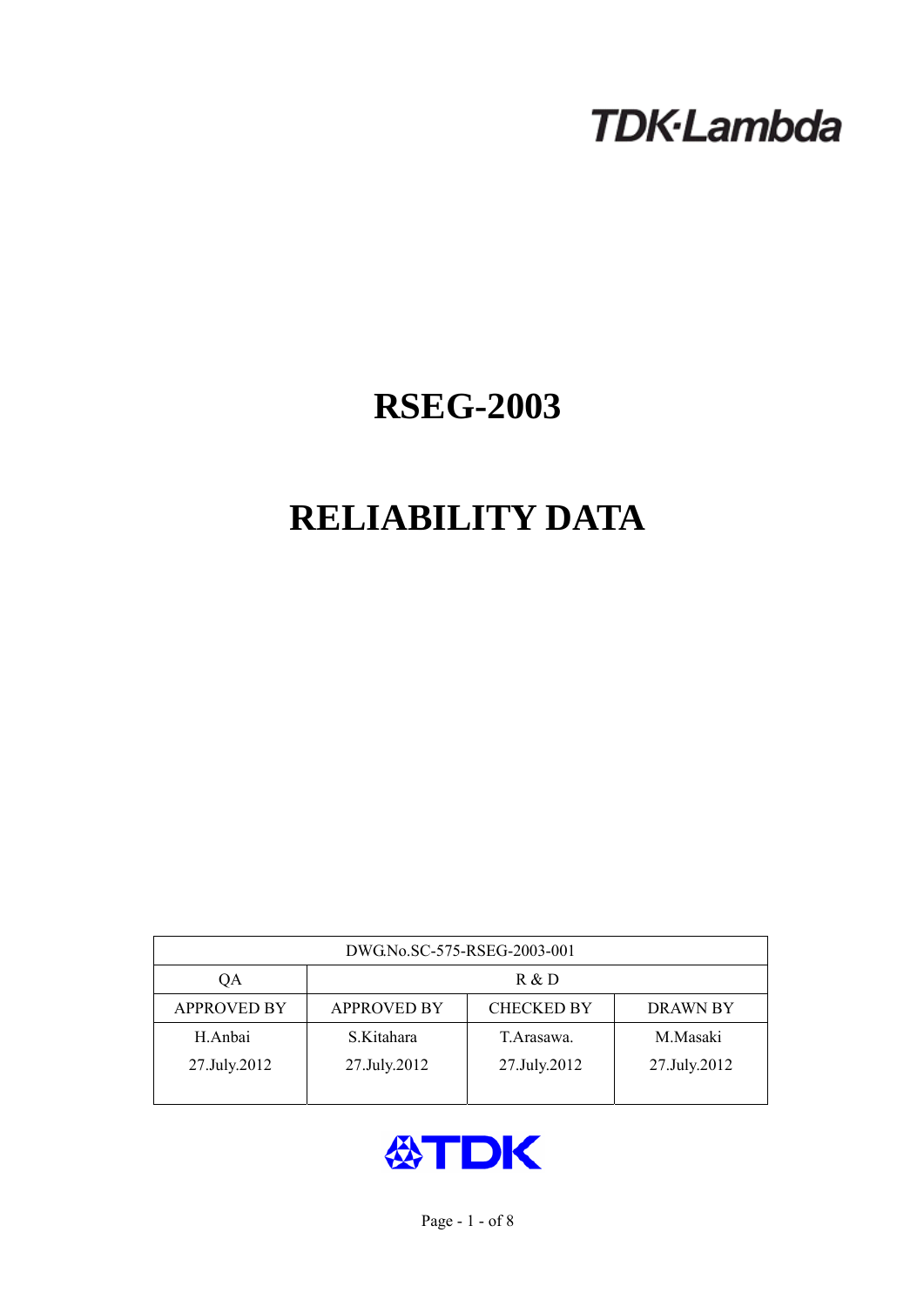## INDEX

|                                     | Page   |
|-------------------------------------|--------|
| 1. Calculated Values of MTBF        | Page-3 |
| 2. Vibration Test                   | Page-4 |
| 3. Heat Cycle Test                  | Page-5 |
| 4. Humidity Test                    | Page-6 |
| 5. High Temperature Resistance Test | Page-7 |
| 6. Low Temperature Storage Test     | Page-8 |

The following data are typical values. As all units have nearly the same characteristics, the data to be considered as ability values.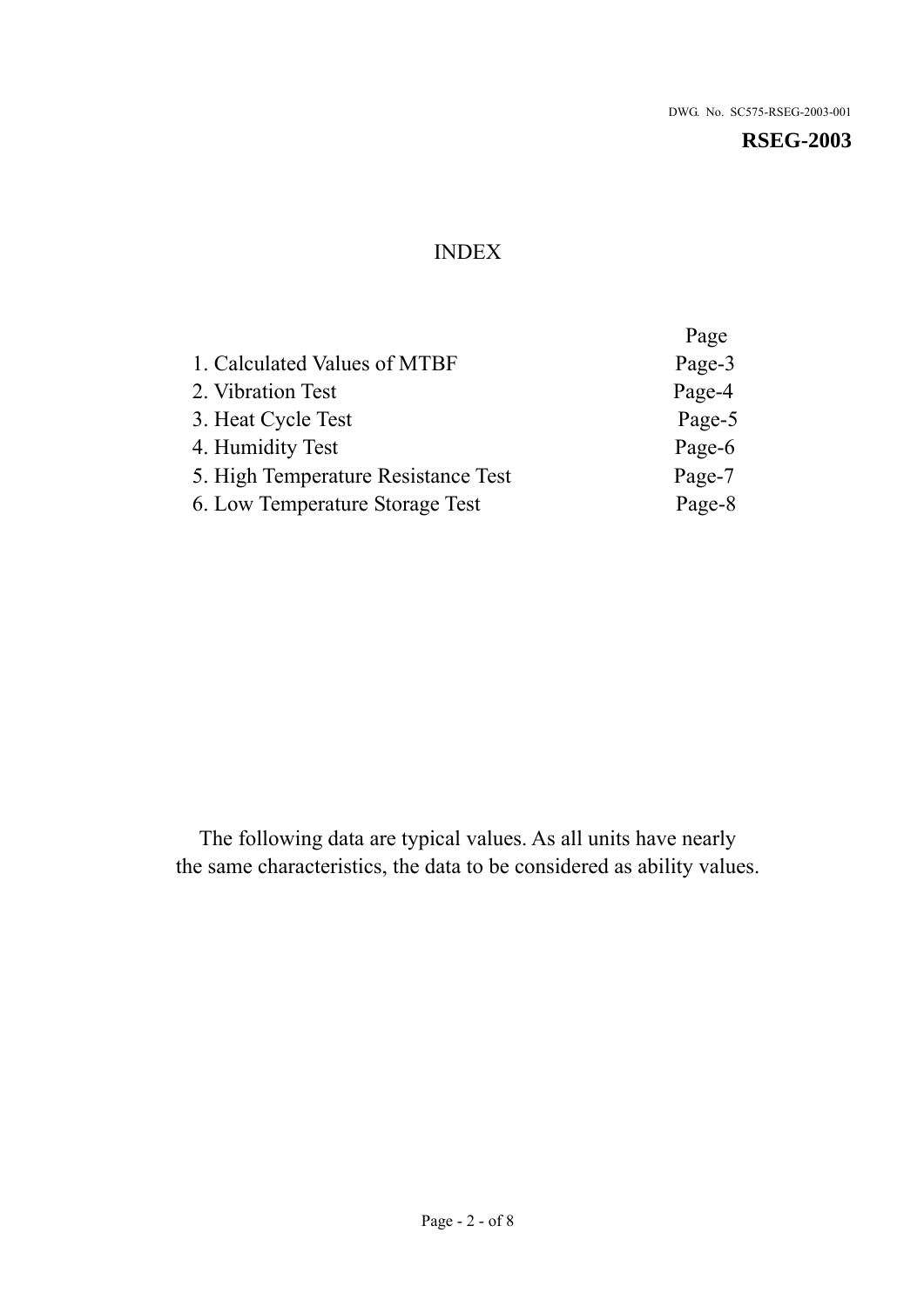1. Calculated Values of MTBF

MODEL:RSEG-2003

(1)Calculating Method

Calculated Based on parts stress Reliability projection of MIL-HDBK-217F NOTICE2.

Individual failure rates  $\lambda$  G is given to each part and MTBF is

Calculated by the count of each part.

$$
MIBF = \frac{1}{\lambda_{\text{expap}}} = \frac{1}{\sum_{i=1}^{n} N_i (\lambda_{\text{G}} \pi_Q)_i} \times 10^6 \text{ (hours)}
$$

| $\lambda$ equip | : Total equipment failure rate (Failure / 106 Hours)            |
|-----------------|-----------------------------------------------------------------|
| $\lambda$ G     | : Generic failure rate for the <i>i</i> th generic part         |
|                 | (Failure/ 106 Hours)                                            |
| Ni              | : Quantity of i th generic part                                 |
| N               | : Number of different generic part categories                   |
| $\pi Q$         | : Generic quality factor for the i th generic part( $\pi Q=1$ ) |

### (2)MTBF Values

GF: Ground, Fixed

 $MTBF = 13,583,265$  (Hours)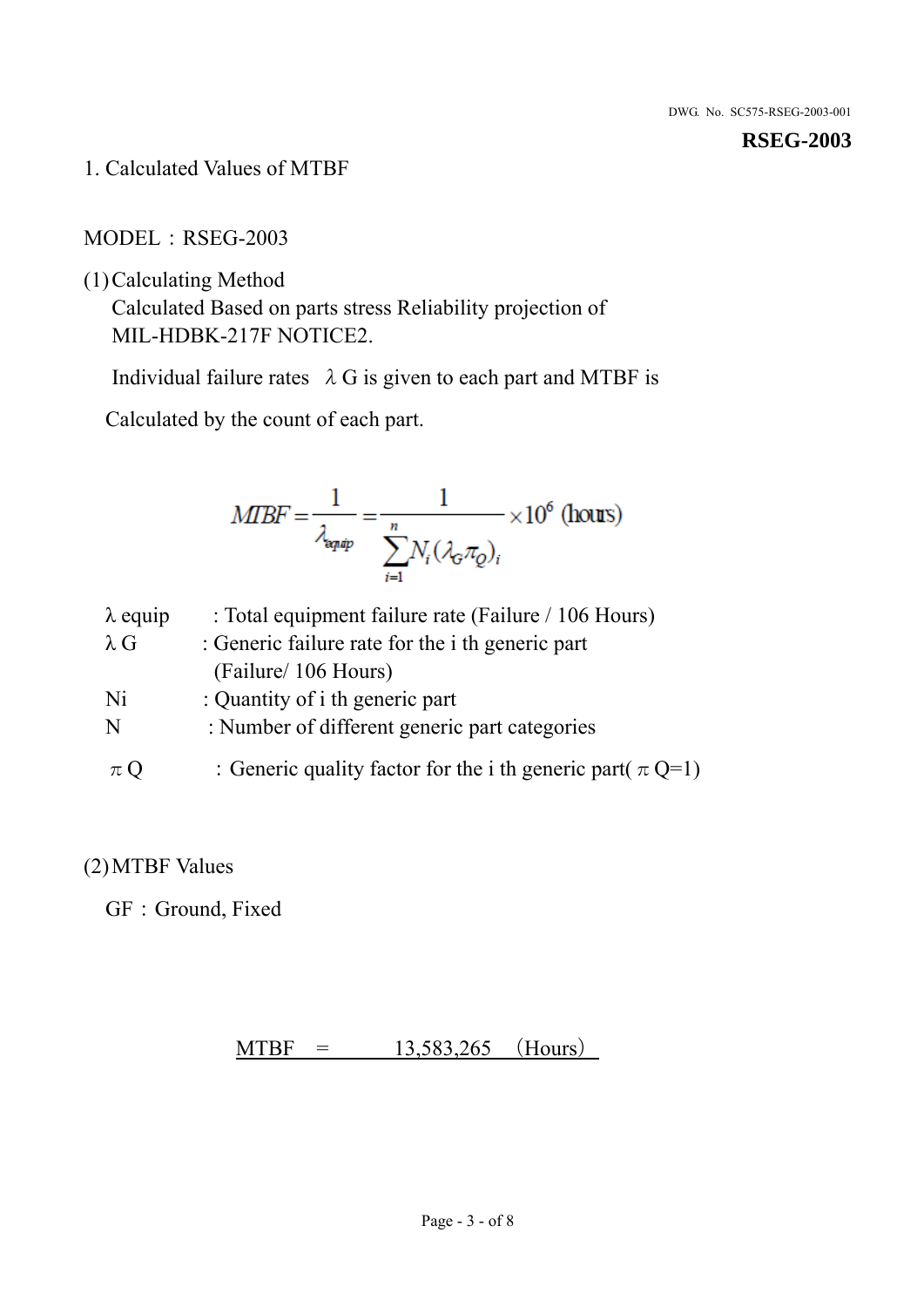#### 2. Vibration Test

#### MODEL: RSEG-2003 (Representation Product : RSEG-2006)

- (1)Vibration Test Class Frequency Variable Endurance Test
- (2)Equipment Used Controller VS-1000-6, Vibrator 905-FN (IMV CORP.)
- (3)The Number of D.U.T (Device Under Test) 6 units
- (4) Test Conditions Frequency : 10~55Hz Amplitude : 1.5mm,Sweep for 1 min. Dimension and times : X,Y and Z Directions for 2 hours each.
- (5)The Method Fix the D.U.T on the fitting-stage
- (6)Test Results PASS

| Check item                        | Spec.                                 |                   | <b>Before Test</b> | After Test      |
|-----------------------------------|---------------------------------------|-------------------|--------------------|-----------------|
| Attenuation(dB)                   | Differential Mode: 25dB min.          | $1.5$ MHz         | 41.32              | 40.97           |
|                                   |                                       | 30 MHz            | 52.68              | 52.63           |
|                                   | Common Mode: 25dB min.                | 1 MHz             | 34.18              | 34.28           |
|                                   |                                       | 20 MHz            | 35.14              | 35.40           |
| Leakage Current (mA)              | $0.75mA$ max. $(250V, 60Hz)$          | Line1             | 0.47               | 0.47            |
|                                   |                                       | Line <sub>2</sub> | 0.47               | 0.47            |
| DC Resistance (m $\Omega$ )       | $100 \text{ m}\Omega$<br>max.         |                   | 0.51               | 0.51            |
| <b>Test Voltage</b>               | $L-L$ : 1768Vdc 60sec.                |                   | <b>OK</b>          | <b>OK</b>       |
|                                   | $L-E$ : 1500Vdc 60sec.                |                   |                    |                 |
| Isolation Resistance(M $\Omega$ ) | 100<br>$M \Omega$ min.(500Vdc 60sec.) |                   | $2.16\times E5$    | $2.25\times E5$ |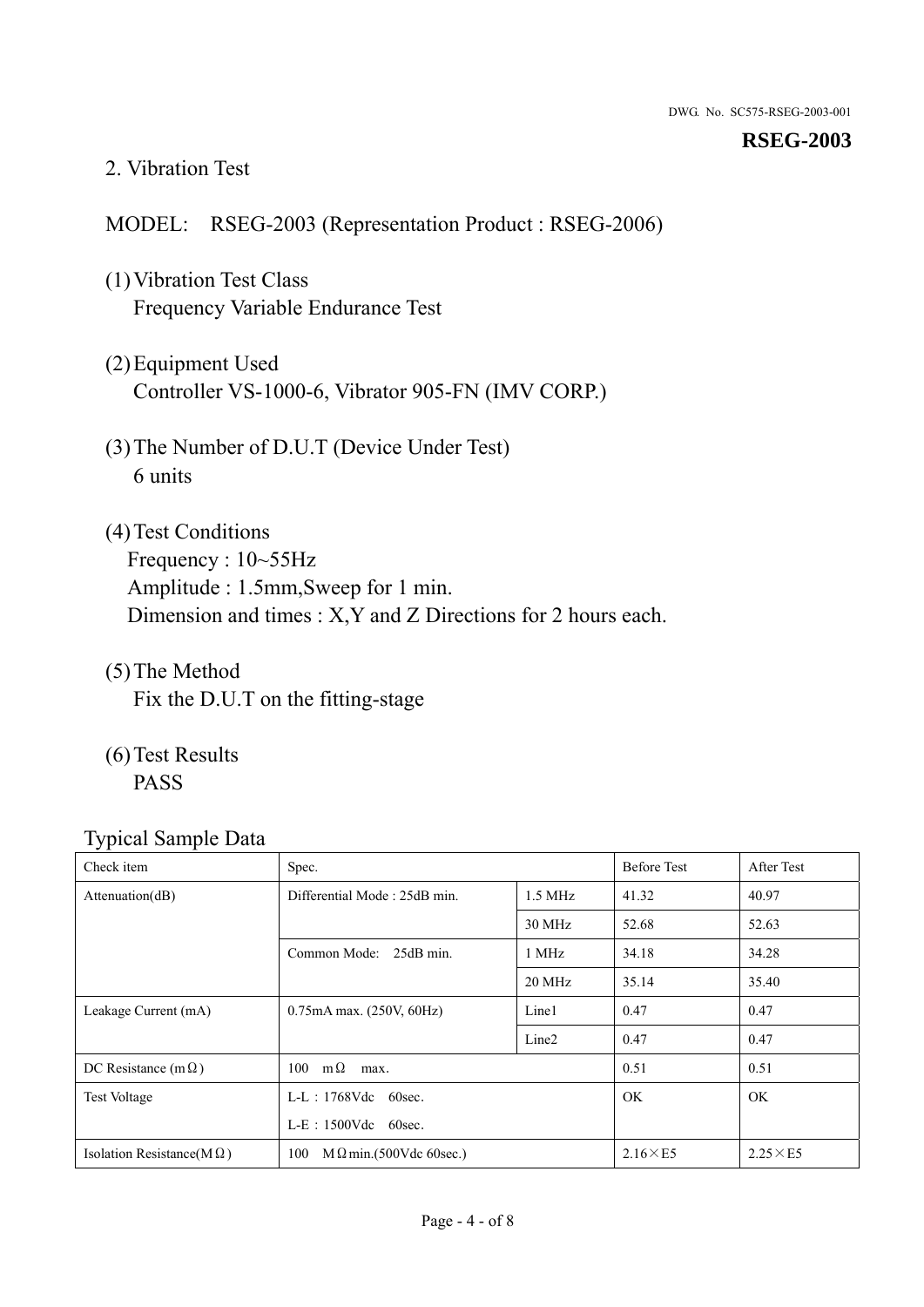#### 3. Heat Cycle Test

#### MODEL: RSEG-2003 (Representation Product : RSEG-2006)

## (1)Equipment Used TEMPERATURE CHAMBER TSA-71H-W (ESPEC CORP.)

- (2)The Number of D.U.T (Device Under Test) 6 units
- 1 cycle (3)Test Conditions 30<sub>min</sub>  $+85^{\circ}$ C 3min. Ambient Temperature : -25~+85℃ Test Cycles: 100 cycles  $-25^{\circ}$ C 30min.

(4)The Method

Before the test check if there is no abnormal characteristics and put the D.U.T in the testing chamber. Then test it in the above cycles, After the test is completed leave it for 1 hour at room temperature and check it if there is no abnormal each characteristics.

#### (5)Test Results PASS

| ┙┸<br>$\mathbf{I}$<br>Check item  | Spec.                                |                   | <b>Before Test</b> | After Test      |
|-----------------------------------|--------------------------------------|-------------------|--------------------|-----------------|
| Attention(dB)                     | Differential Mode: 25dB min.         |                   | 41.43              | 41.14           |
|                                   |                                      | 30 MHz            | 56.11              | 56.07           |
|                                   | Common Mode: 25dB min.               | 1MHz              | 34.23              | 34.33           |
|                                   |                                      | 20 MHz            | 35.55              | 35.44           |
| Leakage Current (mA)              | $0.75mA$ max. $(250V, 60Hz)$         | Line1             | 0.45               | 0.45            |
|                                   |                                      | Line <sub>2</sub> | 0.45               | 0.45            |
| DC Resistance (m $\Omega$ )       | $100 \quad m\Omega$<br>max.          |                   | 0.48               | 0.50            |
| <b>Test Voltage</b>               | $L-L$ : 1768Vdc 60sec.               |                   | OK.                | OK.             |
|                                   | $L-E$ : 1500Vdc 60sec.               |                   |                    |                 |
| Isolation Resistance(M $\Omega$ ) | 100<br>$M\Omega$ min.(500Vdc 60sec.) |                   | $3.56\times E5$    | $3.51\times E5$ |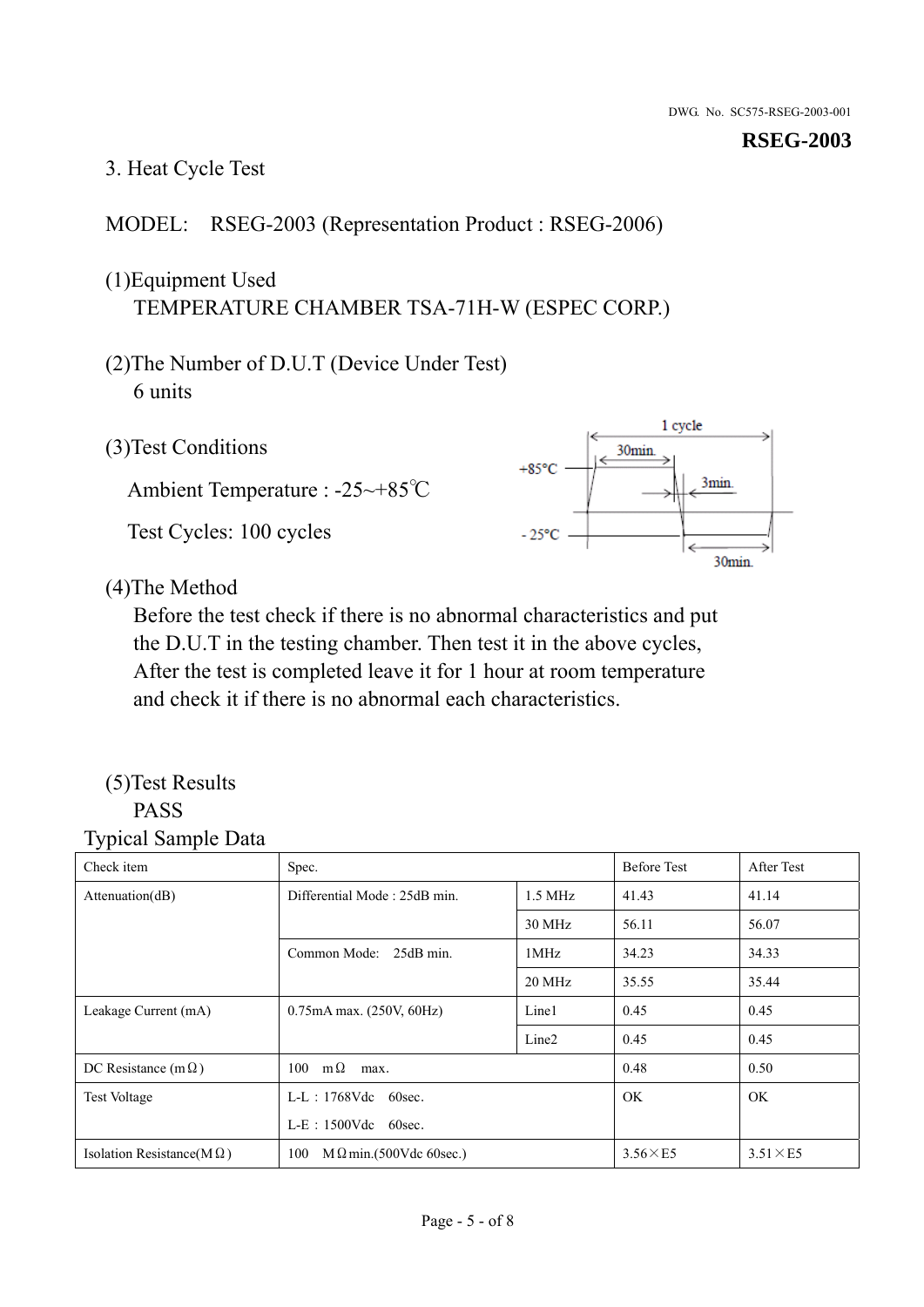#### 4. Humidity Test

#### MODEL: RSEG-2003 (Representation Product : RSEG-2006)

## (1)Equipment Used TEMP. & HUMID. CHAMBER PR-4KT (ESPEC CORP.)

- (2)The Number of D.U.T (Device Under Test) 6 units
- (3)Test Conditions

Ambient Temperature : +40℃

Test Times: 500 hours Ambient Humidity: 90~95%RH No Dewdrop

#### (4)The Method

Before the test check if there is no abnormal characteristics and put the D.U.T in the testing chamber. Then test it in the above conditions. After the test is completed leave it for 1 hour at room temperature and check it if there is no abnormal each characteristics.

## (5)Test Results

### PASS

| Check item                        | Spec.                                     |                   | <b>Before Test</b> | After Test      |
|-----------------------------------|-------------------------------------------|-------------------|--------------------|-----------------|
| Attenuation(dB)                   | Differential Mode: 25dB min.<br>$1.5$ MHz |                   | 40.01              | 39.87           |
|                                   |                                           | 30MHz             | 56.57              | 56.34           |
|                                   | Common Mode: 25dB min.                    | 1MHz              | 31.93              | 31.94           |
|                                   |                                           | 20 MHz            | 35.37              | 35.38           |
| Leakage Current (mA)              | 0.75mA max. (250V, 60Hz)                  | Line1             | 0.47               | 0.47            |
|                                   |                                           | Line <sub>2</sub> | 0.47               | 0.47            |
| DC Resistance (m $\Omega$ )       | $100 \text{m}\,\Omega$<br>max.            |                   | 0.51               | 0.51            |
| <b>Test Voltage</b>               | $L-L$ : 1768Vdc 60sec.                    |                   | OK.                | OK.             |
|                                   | $L-E$ : 1500Vdc 60sec.                    |                   |                    |                 |
| Isolation Resistance(M $\Omega$ ) | $M \Omega$ min.(500Vdc 60sec.)<br>100     |                   | $1.96\times E5$    | $2.06\times E5$ |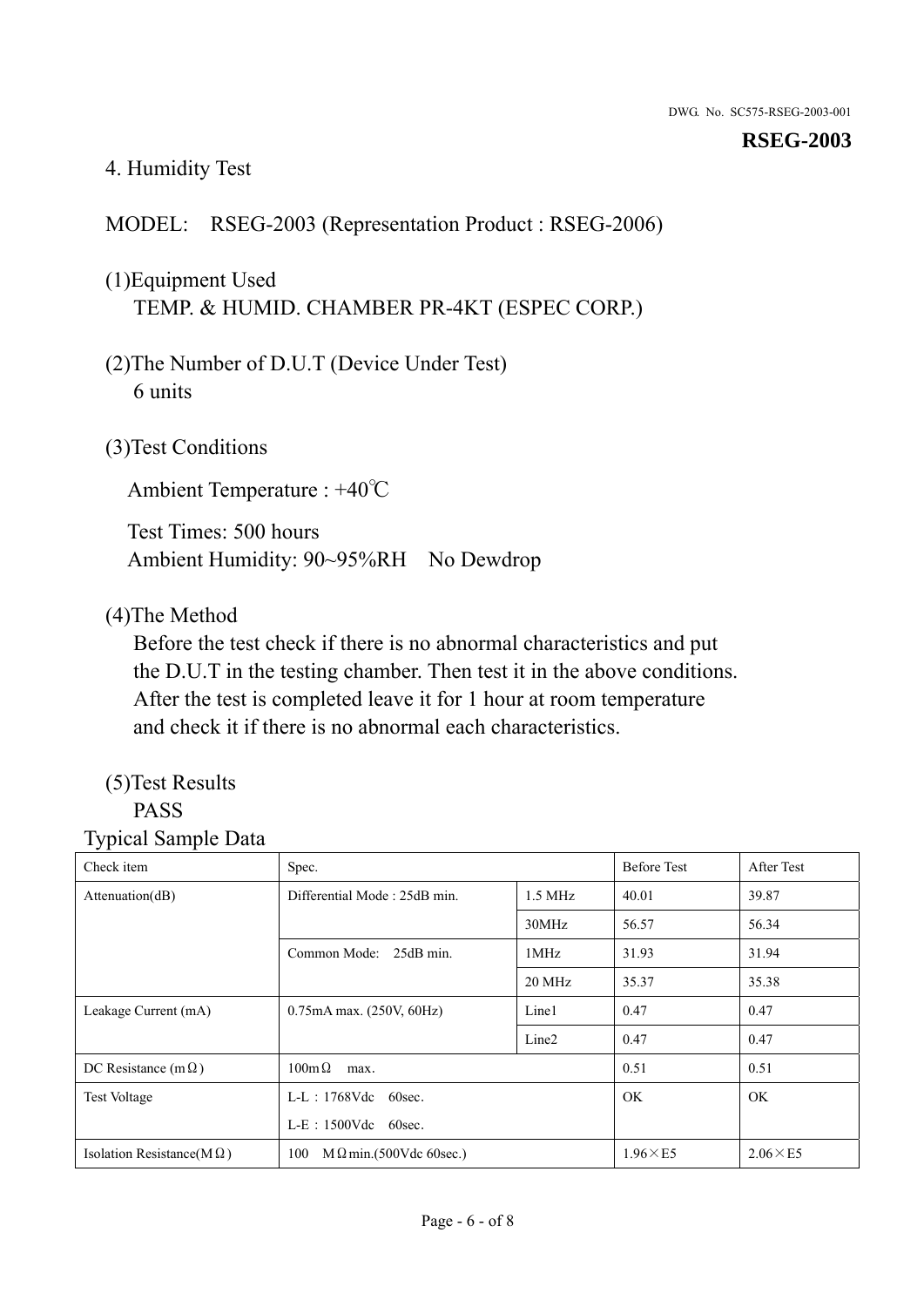#### 5. High Temperature Resistance Test

MODEL: RSEG-2003 (Representation Product : RSEG-2006)

## (1)Equipment Used TEMPERATURE CHAMBER PHH-300 (ESPEC CORP.)

- (2)The Number of D.U.T (Device Under Test) 6 units
- (3)Test Conditions

Ambient Temperature : +55℃

Test Times: 500 hours Operating: DC 6A

#### (4)The Method

Before the test check if there is no abnormal characteristics and put the D.U.T in the testing chamber. Then test it in the above conditions. After the test is completed leave it for 1 hour at room temperature and check it if there is no abnormal each characteristics.

## (5)Test Results

## PASS

| Check item                        | Spec.                                     |                   | <b>Before Test</b> | After Test      |
|-----------------------------------|-------------------------------------------|-------------------|--------------------|-----------------|
| Attenuation(dB)                   | Differential Mode: 25dB min.<br>$1.5$ MHz |                   | 40.34              | 40.00           |
|                                   |                                           | 30 MHz            | 58.03              | 57.82           |
|                                   | Common Mode: 25dB min.                    | 1MHz              | 33.98              | 34.03           |
|                                   |                                           | 20 MHz            | 35.37              | 35.13           |
| Leakage Current (mA)              | 0.75mA max. (250V, 60Hz)                  | Line1             | 0.48               | 0.48            |
|                                   |                                           | Line <sub>2</sub> | 0.47               | 0.47            |
| DC Resistance (m $\Omega$ )       | $100 \text{m}\,\Omega$<br>max.            |                   | 0.51               | 0.51            |
| <b>Test Voltage</b>               | $L-L$ : 1768Vdc 60sec.                    |                   | OK.                | OK.             |
|                                   | $L-E$ : 1500Vdc 60sec.                    |                   |                    |                 |
| Isolation Resistance(M $\Omega$ ) | $M \Omega$ min.(500Vdc 60sec.)<br>100     |                   | $2.30\times E5$    | $2.43\times E5$ |